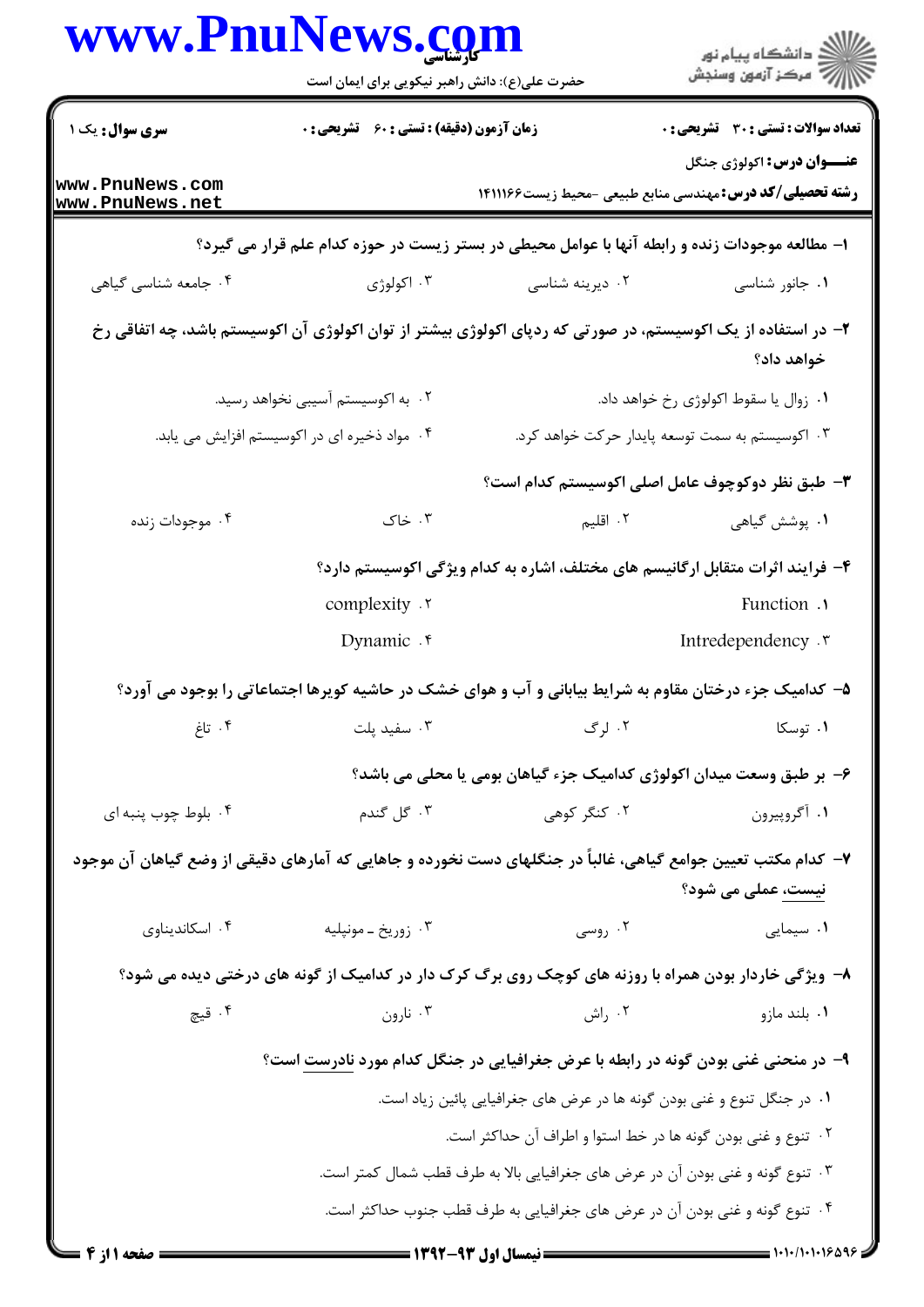|                                                                                                                | www.PnuNews.com<br>حضرت علی(ع): دانش راهبر نیکویی برای ایمان است |                   | ڪ دانشڪاه پيام نور<br>ر∕ = مرڪز آزمون وسنڊش                                                            |
|----------------------------------------------------------------------------------------------------------------|------------------------------------------------------------------|-------------------|--------------------------------------------------------------------------------------------------------|
| <b>سری سوال : ۱ یک</b>                                                                                         | <b>زمان آزمون (دقیقه) : تستی : 60 ٪ تشریحی : 0</b>               |                   | <b>تعداد سوالات : تستی : 30 ٪ تشریحی : 0</b>                                                           |
| www.PnuNews.com<br>www.PnuNews.net                                                                             |                                                                  |                   | عنـــوان درس: اکولوژی جنگل<br><b>رشته تحصیلی/کد درس:</b> مهندسی منابع طبیعی -محیط زیست۱۴۱۱۱۶۶          |
|                                                                                                                |                                                                  |                   | ∙ا− کدام مورد از جمله اثرات گرم شدن کره زمین محسوب می شود؟                                             |
|                                                                                                                |                                                                  |                   | ۰۱ مسدود شدن راههای آبی برای کشتیرانی                                                                  |
|                                                                                                                |                                                                  |                   | ۰۲ کاهش امراض و آفات نباتی                                                                             |
|                                                                                                                |                                                                  |                   | ۰۳ گسترش درخت افرای قندی از آمریکای شمالی به طرف کانادا                                                |
|                                                                                                                |                                                                  |                   | ۰۴ ثابت شدن ترکیب جامعه گیاهی و حیوانی                                                                 |
|                                                                                                                |                                                                  |                   | 11- تغذیه بیش از حد کدام عنصر سبب افزایش رشد بخشهای سمپاتیک گیاهان شده و به رشد گیاهان افزوده و از رشد |
|                                                                                                                |                                                                  |                   | اندامهای جنسی جلوگیری می کند؟                                                                          |
| ۰۴ منواکسیدکربن                                                                                                | ۰۳ ازن                                                           | ۰۲ ازت            | ۰۱ هلیوم                                                                                               |
|                                                                                                                |                                                                  |                   | 1۲- منظور از Climatic Climax چیست؟                                                                     |
| ۰۴ کلیماکس آشفته                                                                                               | ٠٣ تحت كليماكس                                                   | ۰۲ اوج اقلیمی     | ۰۱ تک اوجي                                                                                             |
|                                                                                                                |                                                                  |                   | ۱۳- برگهای مناطق آفتابی در مقایسه با برگهای مناطق سایه دارای کدام ویژگی می باشند؟                      |
| ۰۴ پهن تر                                                                                                      | ۰۳ لطيف تر                                                       | ۰۲ درشت تر        | ۰۱ قطورتر                                                                                              |
| ۱۴– هر چه شدت نسبی نور بیشتر باشد میزان کربن گیری (بر حسب میلیمتر گاز کربنیک در دسی متر مربع در ساعت) کدام     |                                                                  |                   |                                                                                                        |
|                                                                                                                |                                                                  |                   | برگ بیشتر است؟                                                                                         |
|                                                                                                                | ۰۲ برگ بلوط رو به آفتاب                                          |                   | ۰۱ برگ صنوبر رو به سایه                                                                                |
|                                                                                                                | ۰۴ برگ بلوط رو به سايه                                           |                   | ۰۳ برگ صنوبر رو به آفتاب                                                                               |
| ۱۵– نوعی جریان شدید هوا از جلگه ها به طرف کوهستان و از کوهستان به طرف جلگه که در اکثر نقاطی که کوهستانهای بلند |                                                                  |                   |                                                                                                        |
|                                                                                                                |                                                                  |                   | در مسافتی از جلگه ها قرار دارند برقرار می باشد، چه نامیده می شود؟                                      |
| ۰۴ زهکشی هوایی                                                                                                 | ۰۳ جابجایی هوایی                                                 | ۰۲ تغییرات حرارتی | ۰۱ ضریب حرارتی                                                                                         |
|                                                                                                                |                                                                  |                   | ۱۶– در شمال ایران در باغات چای از کدام درختان برای بادشکن استفاده می شود؟                              |
| ۰۴ کاج تهران                                                                                                   | ۰۳ توسکا                                                         | ۰۲ صنوبر          | ۰۱ بید                                                                                                 |
|                                                                                                                |                                                                  |                   | ۱۷- کدام رژیم بارندگی، تابستانه و زمستانه است و در بهار به حداقل می رسد؟                               |
|                                                                                                                | ۰۲ بارانهای موسون                                                |                   | ۰۱ بارانهای بحری                                                                                       |
|                                                                                                                | ۰۴ بارانهای جنگلهای گرمسیری                                      |                   | ۰۳ بارانهای بری                                                                                        |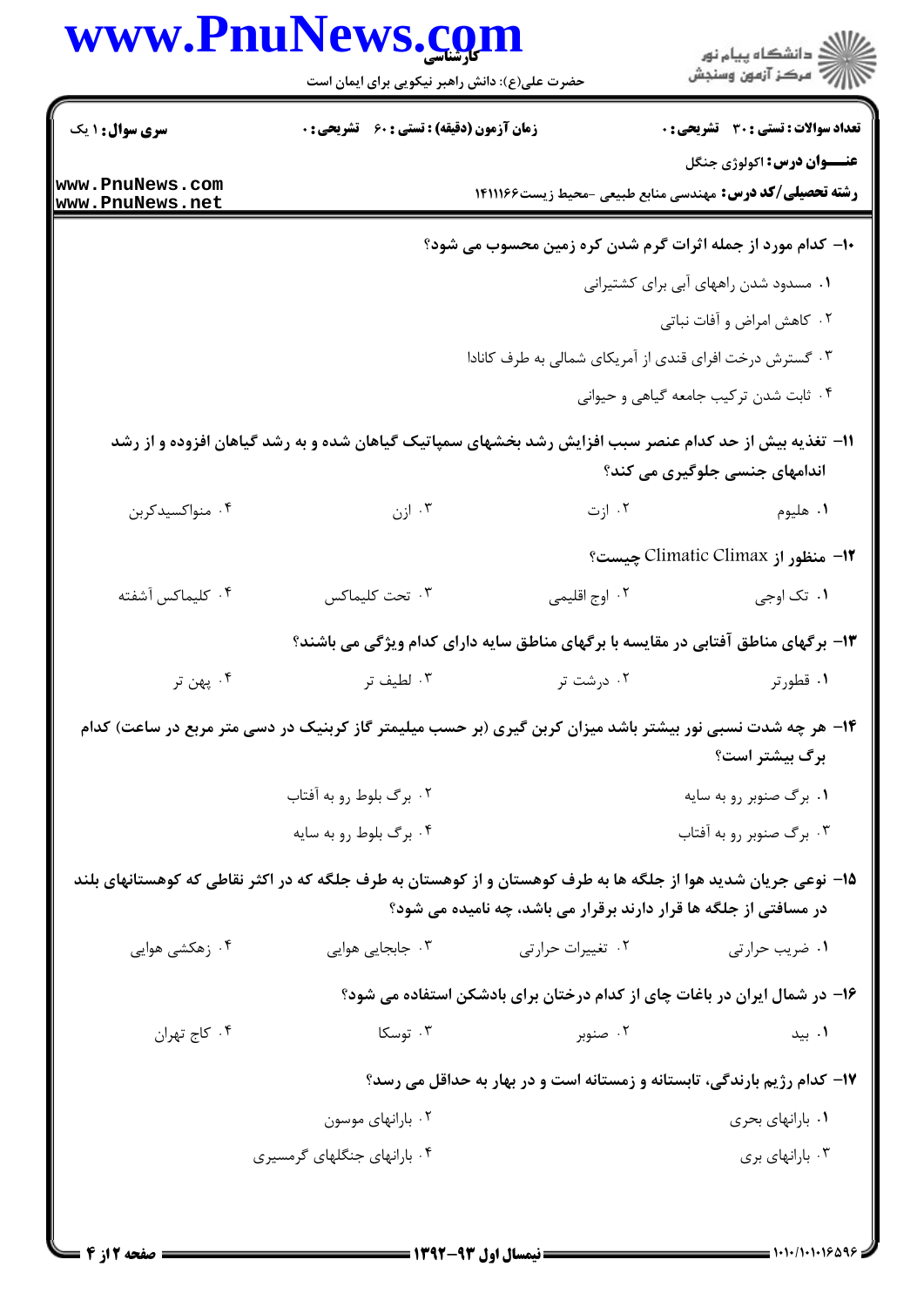|                                          | www.PnuNews.com                                  |                                                                                                                 | انشڪاه پيام نور<br>اڳ مرڪز آزمون وسنڊش                                                                |
|------------------------------------------|--------------------------------------------------|-----------------------------------------------------------------------------------------------------------------|-------------------------------------------------------------------------------------------------------|
|                                          | حضرت علی(ع): دانش راهبر نیکویی برای ایمان است    |                                                                                                                 |                                                                                                       |
| <b>سری سوال :</b> ۱ یک                   | <b>زمان آزمون (دقیقه) : تستی : 60 گشریحی : 0</b> |                                                                                                                 | <b>تعداد سوالات : تستی : 30 ٪ تشریحی : 0</b>                                                          |
| www.PnuNews.com<br>www.PnuNews.net       |                                                  |                                                                                                                 | <b>عنـــوان درس:</b> اکولوژي جنگل<br><b>رشته تحصیلی/کد درس:</b> مهندسی منابع طبیعی -محیط زیست ۱۴۱۱۱۶۶ |
|                                          |                                                  | ۱۸− در کلیماگرام شیمپر آلمانی ستون افقی (محور x ها)  و ستون عمودی (محور y ها)  را نشان می دهد.                  |                                                                                                       |
|                                          | ۰۲ میزان رطوبت ــ روزهای مه آلود                 |                                                                                                                 | ٠١ باراندگی سالیانه ـ تغییرات درجه حرارت                                                              |
|                                          | ۰۴ بارندگی سالیانه ـ روزهای مه آلود              |                                                                                                                 | ۰۳ میزان رطوبت ـ تغییرات درجه حرارت                                                                   |
|                                          |                                                  | ۱۹- نوع هوموس تولید شده توسط پهن برگان و نسبت C/N آنها به ترتیب کدام است؟                                       |                                                                                                       |
| ۰۴ قلیایی، ۲۰ - ۱۵                       | ۰۳ اسیدی، ۱۶ - ۱۲                                | ۰۲ قلیایی، ۱۶ - ۱۲                                                                                              | ۰۱ اسیدی، ۲۰ - ۱۵                                                                                     |
|                                          |                                                  | <b>۲۰</b> - گیاه سیاه گیله در جنگلهای گیلان روی چه خاکی رشد می کند و همراه با کدام درخت جامعه مشخصی را می سازد؟ |                                                                                                       |
| ۰۴ قلیایی ـ توسکا                        | ۰۳ اسیدی ـ راش                                   | ۰۲ قلیایی ـ راش                                                                                                 | ۰۱ اسیدی ـ توسکا                                                                                      |
|                                          |                                                  | 21− ً مفروش بودن سطح زمین مراتع از بوته یا خار معروف Thisle دلیل بر وجود کدام عامل می باشد؟                     |                                                                                                       |
|                                          | ۰۲ وجود سلینیوم در زمین مرتع                     |                                                                                                                 | ٠١. چرای دام                                                                                          |
|                                          | ۰۴ تخریب شدید مرتع                               |                                                                                                                 | ۰۳ اسیدی بودن زمین مرتع                                                                               |
|                                          |                                                  | <b>3۲- لانه ساختن پرندگان روی درخت از چه نوع ارتباطی می باشد؟</b>                                               |                                                                                                       |
| Competition . <sup>6</sup>               | Parasitism .                                     | Mutualism .Y                                                                                                    | Commensalism .                                                                                        |
|                                          |                                                  | +٣- بر اساس طبقه بندي روان كيائر (Rauan kiaer) شيرين بيان جزء كدام دسته از گياهان قرار مي گيرد؟                 |                                                                                                       |
| ۰۴ ژئوفیت                                | ۰۳ همی کریپتوفیت                                 | ۰۲ کامفیت                                                                                                       | ۰۱ فانروفیت                                                                                           |
|                                          |                                                  | ۲۴- در فرایند توالی اگر جامعه گیاهی پیشگام بر روی زمین مرطوب مستقر شود به آن چه می گویند؟                       |                                                                                                       |
|                                          | Hydrach succession .                             |                                                                                                                 | Xerach succession .                                                                                   |
|                                          | Autogenic succession .*                          |                                                                                                                 | Mesarch succession .r                                                                                 |
|                                          |                                                  |                                                                                                                 | ۲۵- بذر کدام گونه در مقابل آتش مقاوم می باشد؟                                                         |
| ۰۴ بلوط                                  | ۰۳ سیاه گیله                                     | ۰۲ ملز                                                                                                          | ۰۱ غان                                                                                                |
|                                          |                                                  | ۲۶- حداکثر ارتفاع از سطح دریا برای رشد رستنی ها چند متر است؟                                                    |                                                                                                       |
| $\lambda \cdot \cdot \cdot$ . $\uparrow$ | $Y \cdot \cdot \cdot$ . $Y'$                     | $\epsilon$ $\zeta$                                                                                              | $f_0 \cdots$                                                                                          |
|                                          |                                                  | <b>۲۷</b> - غنی ترین و ارزنده ترین جامعه جنگلی جنگلهای شمال ایران کدام است؟                                     |                                                                                                       |
|                                          |                                                  |                                                                                                                 |                                                                                                       |